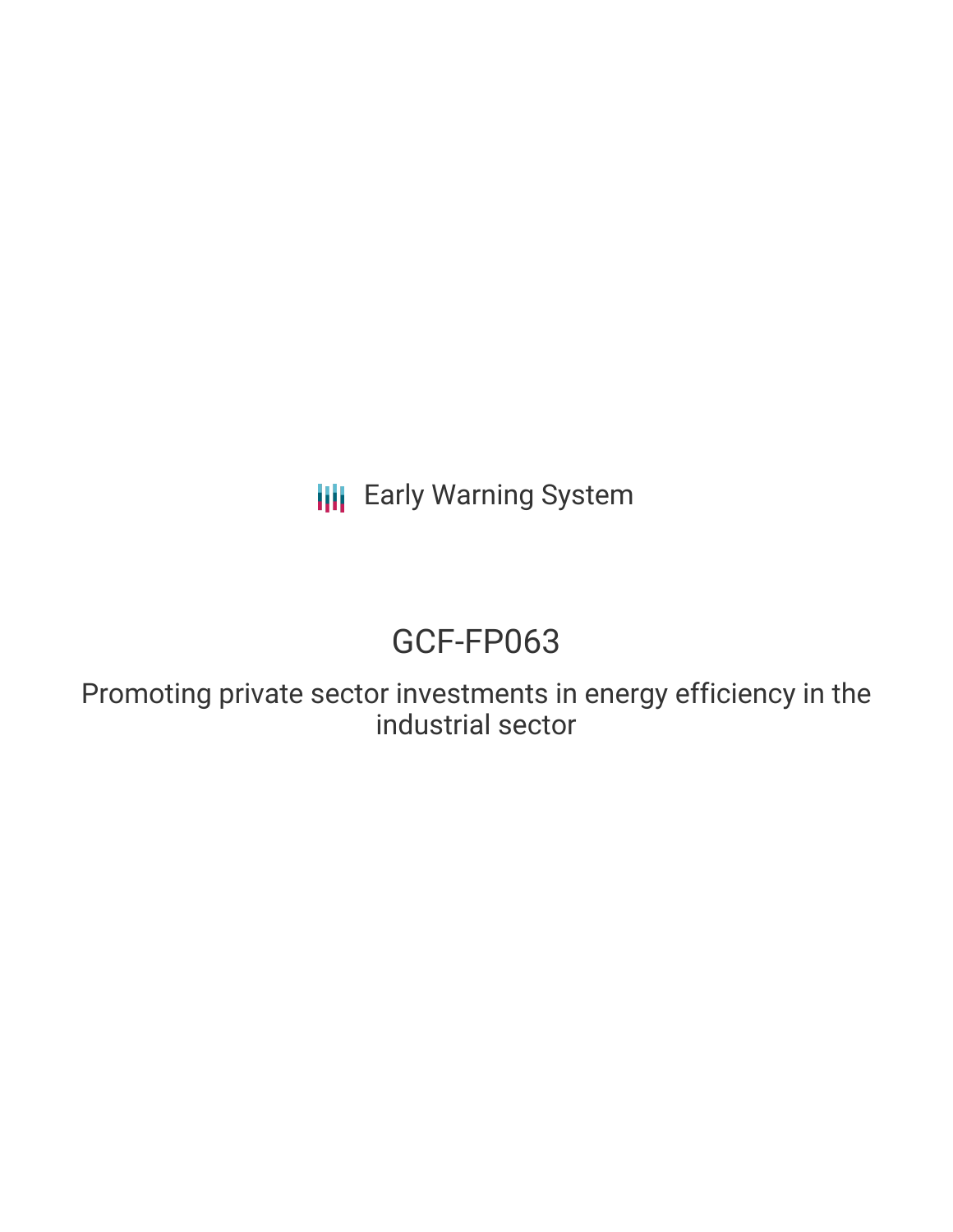

### Early Warning System Promoting private sector investments in energy efficiency in the industrial sector

#### **Quick Facts**

| <b>Countries</b>               | Paraguay                                     |
|--------------------------------|----------------------------------------------|
|                                |                                              |
| <b>Financial Institutions</b>  | Green Climate Fund (GCF)                     |
| <b>Status</b>                  | Approved                                     |
| <b>Bank Risk Rating</b>        | U                                            |
| <b>Voting Date</b>             | 2018-03-01                                   |
| <b>Borrower</b>                | Government of Paraguay                       |
| <b>Sectors</b>                 | Climate and Environment, Finance, Hydropower |
| <b>Investment Type(s)</b>      | Grant, Loan                                  |
| <b>Investment Amount (USD)</b> | $$23.00$ million                             |
| <b>Loan Amount (USD)</b>       | $$20.00$ million                             |
| <b>Grant Amount (USD)</b>      | $$3.00$ million                              |
| <b>Project Cost (USD)</b>      | $$43.00$ million                             |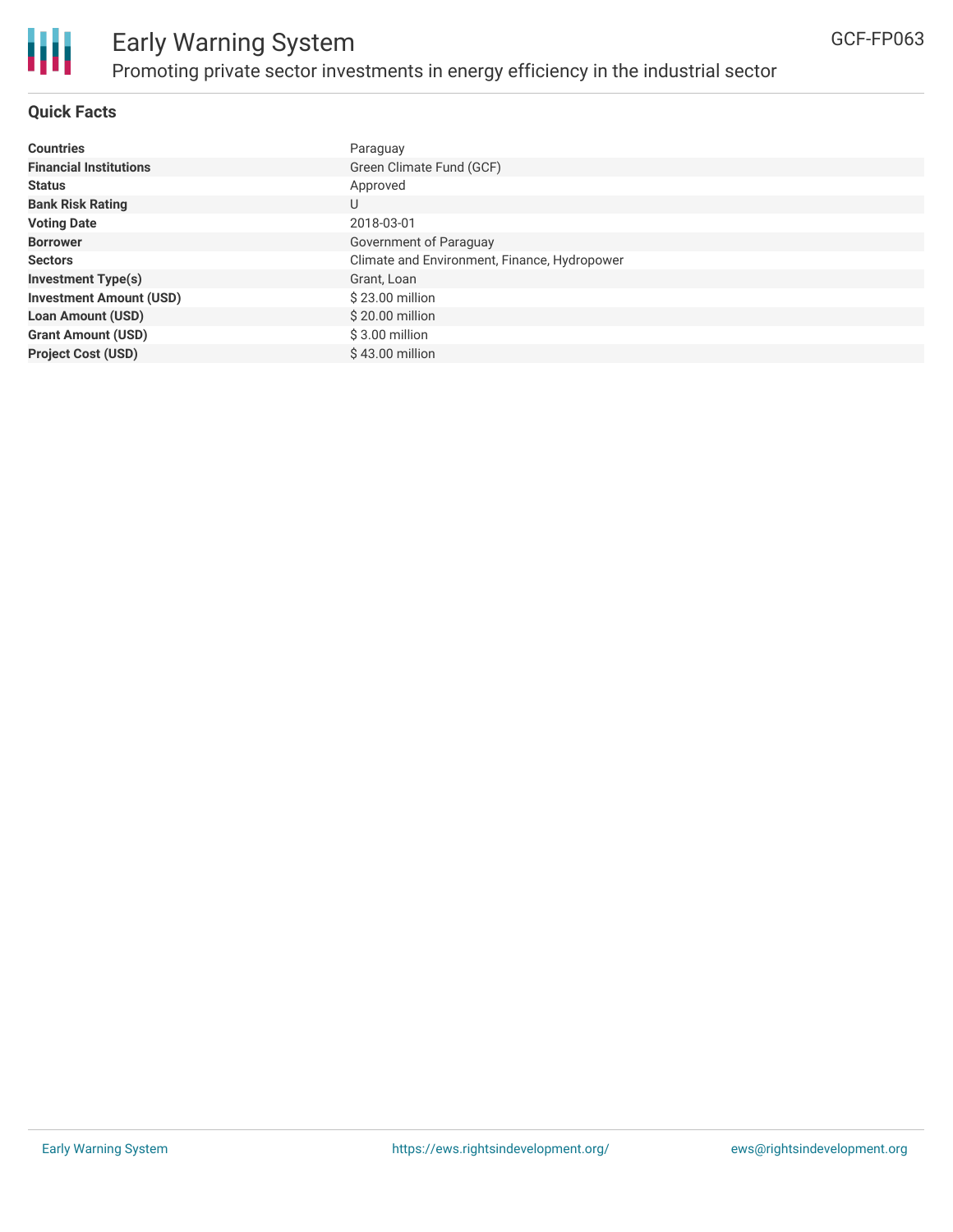

GCF-FP063

#### **Project Description**

GCF's project description: In Paraguay, micro, small and medium-sized enterprises (henceforth SMEs for simplicity) have an inadequate access to medium and long-term finance to narrow technology gaps and boost productivity and growth. This inadequate financing access, coupled with the limited transmission network to access sources of affordable and readily available hydroelectricity, has restricted SMEs in key energy consuming sectors to develop energy efficiency investments projects, including: (i) the exchange of old equipment with new efficient equipment that reduces use of firewood, biomass and other fossil fuels ; (ii) the exchange of old equipment with new efficient equipment that replaces use of firewood, biomass and other fossil fuels by electricity from hydropower; and (iii) the retrofit of equipment with new efficient equipment that that reduces use of firewood, biomass and other fossil fuels. 2. Access to these investments1 could reduce energy consumption from non-renewable energy source, mainly biomass, and reduce greenhouse emissions by about 4 million tCO2eq over the project's lifetime, in addition to promoting increased SME productivity gains. GCF reimbursable funding will help increase medium and long-term financing for energy efficiency (EE) projects in SMEs by supporting the structuring of financing mechanisms and instruments and improve local financial institutions (LFIs) and SMEs' local technical capacity and knowledge on EE investments. Thus, GCF funding will increase energy efficiency in the SMEs industrial sector, with reduced GHG emissions through diminished demand of non-sustainable biomass and other fossil fuel energy sources. 3. GCF funding will be channeled through a sovereign-guaranteed loan from the Inter-American Development Bank (IDB), according to its own policies and procedures, to the Agencia Financiera de Desarrollo (AFD), a second-tier national development bank (NDB). The GCF reimbursable resources, which will be maintained in a dedicated account, will be blended with AFD's own resources in order to provide a concessional line of financing available to first-tier local financial institutions (LFIs) so that they can, in turn, offer financing at adequate terms and conditions to SME firms interested in adopting eligible EE measures. And will support the Energy Ministry in enhancing the execution of its policies and legislation aimed at reducing the use of fuel wood and promoting the uptake of standards and technologies to ensure an efficient and sustainable use of biomass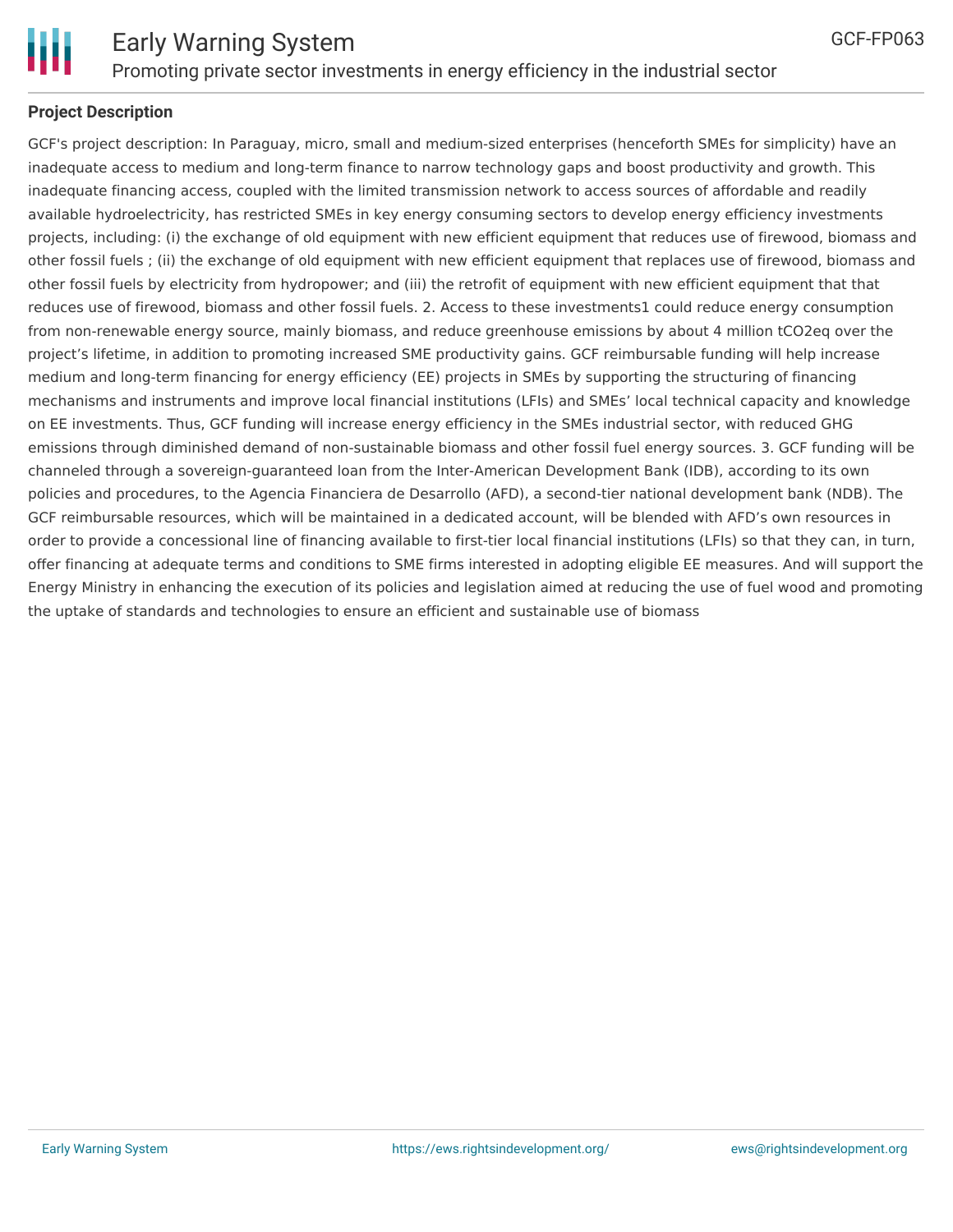

#### **Investment Description**

• Green Climate Fund (GCF)

#### **Financial Intermediary**

Financial Intermediary: A commercial bank or financial institution that receives funds from a development bank. A financial intermediary then lends these funds to their clients (private actors) in the form of loans, bonds, guarantees and equity shares. Financial intermediaries include insurance, pension and equity funds. The direct financial relationship is between the development bank and the financial intermediary.

Agencia Financiera De Desarrollo [\(Paraguay\)](file:///actor/458/) (Financial Intermediary)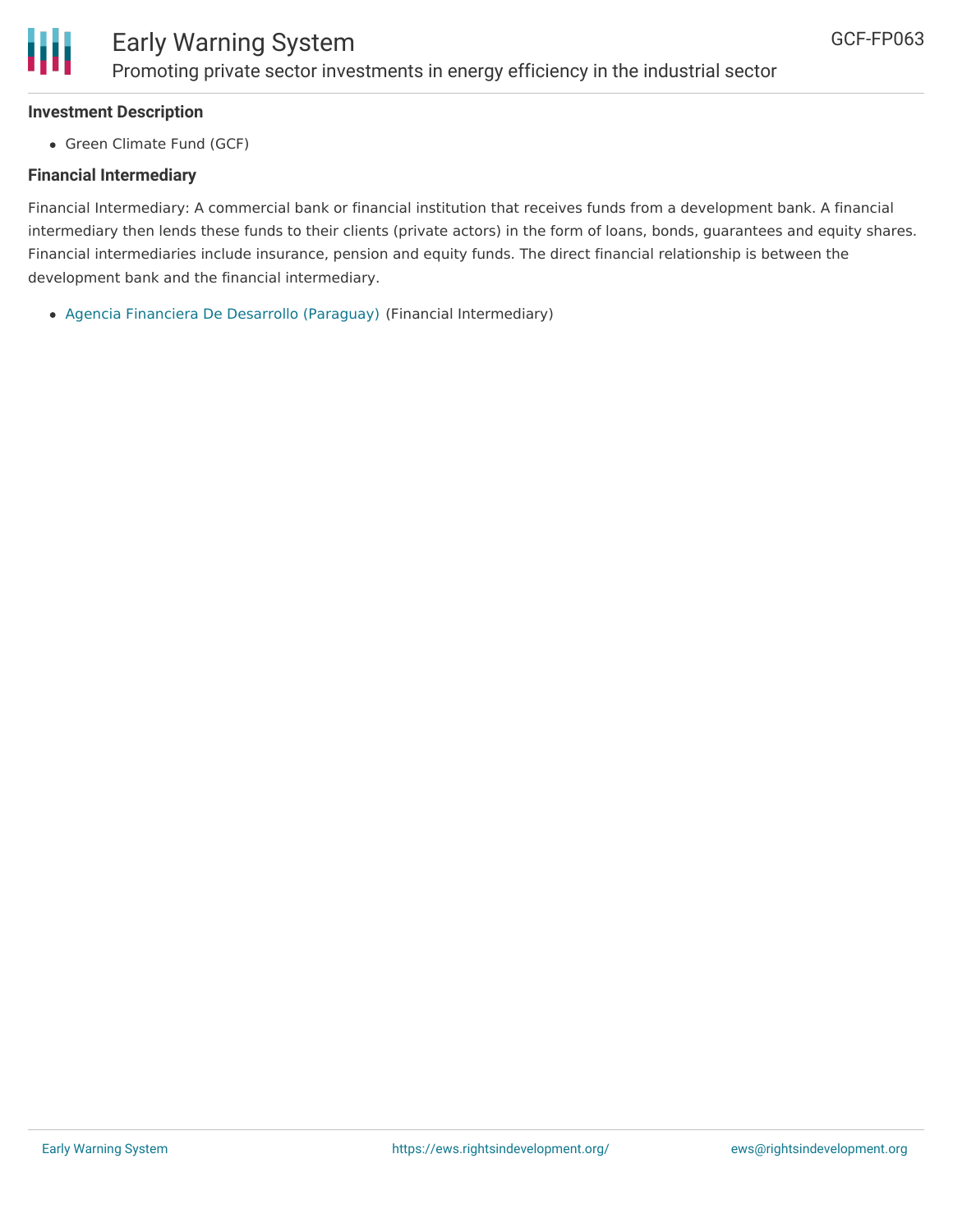

#### **Contact Information**

For more information about this project, contact:

Gloria Visconti, Climate Change Lead Specialist: [GLORIAV@iadb.org;](mailto:GLORIAV@iadb.org;) +1 202-623-3390; 1300 New York Avenue NW, Washington DC 20577, USA

Maria Netto, Lead Capital Markets and Financial Institutions Specialist: [mnetto@iadb.org;](mailto:mnetto@iadb.org;) +1 202-623-2009; 1300 New York Avenue NW, Washington DC 20577, USA

#### **ACCESS TO INFORMATION**

Requests for project information may be submitted using the IDP Request for Information by email to: [disclosure@gcfund.org](mailto:disclosure@gcfund.org).

You can also submit an information request using this online form: <https://www.greenclimate.fund/about/disclosure/form>. Additionally, if information requested is denied, an appeal can be filed to the Information Appeals Panel: [iap@gcfund.org](mailto:iap@gcfund.org). You can learn more about the Information Appeals Panel at: <https://www.greenclimate.fund/about/disclosure/appeals>**.**

#### **ACCOUNTABILITY MECHANISM OF GREEN CLIMATE FUND**

The Independent Redress Mechanism (IRM) addresses complaints by people who believe they are negatively affected or may be affected by projects or programmes funded by the Green Climate Fund (GCF). The complainant can raise issues related to any of GCF's policies and procedures, including those relating to social and environmental issues, indigenous peoples, gender, and information disclosure, among others. If you submit a complaint to the IRM, it may seek to address the issues raised by facilitating problem solving or conducting a [compliance](https://irm.greenclimate.fund/about-the-irm/how-we-work) process. You can learn more about the Independent Redress Mechanism and how to file a complaint at <https://irm.greenclimate.fund/>.

You can access a video about the IRM (English) at: <https://youtu.be/1LanbriVhfs>.

A brochure about the IRM can be accessed in English, French, Spanish, Portuguese, Arabic, Mandarin, Mongolian, Vietnamese, Russian, Ukrainian, Korean, German, and Kiswahili at: <https://irm.greenclimate.fund/>.